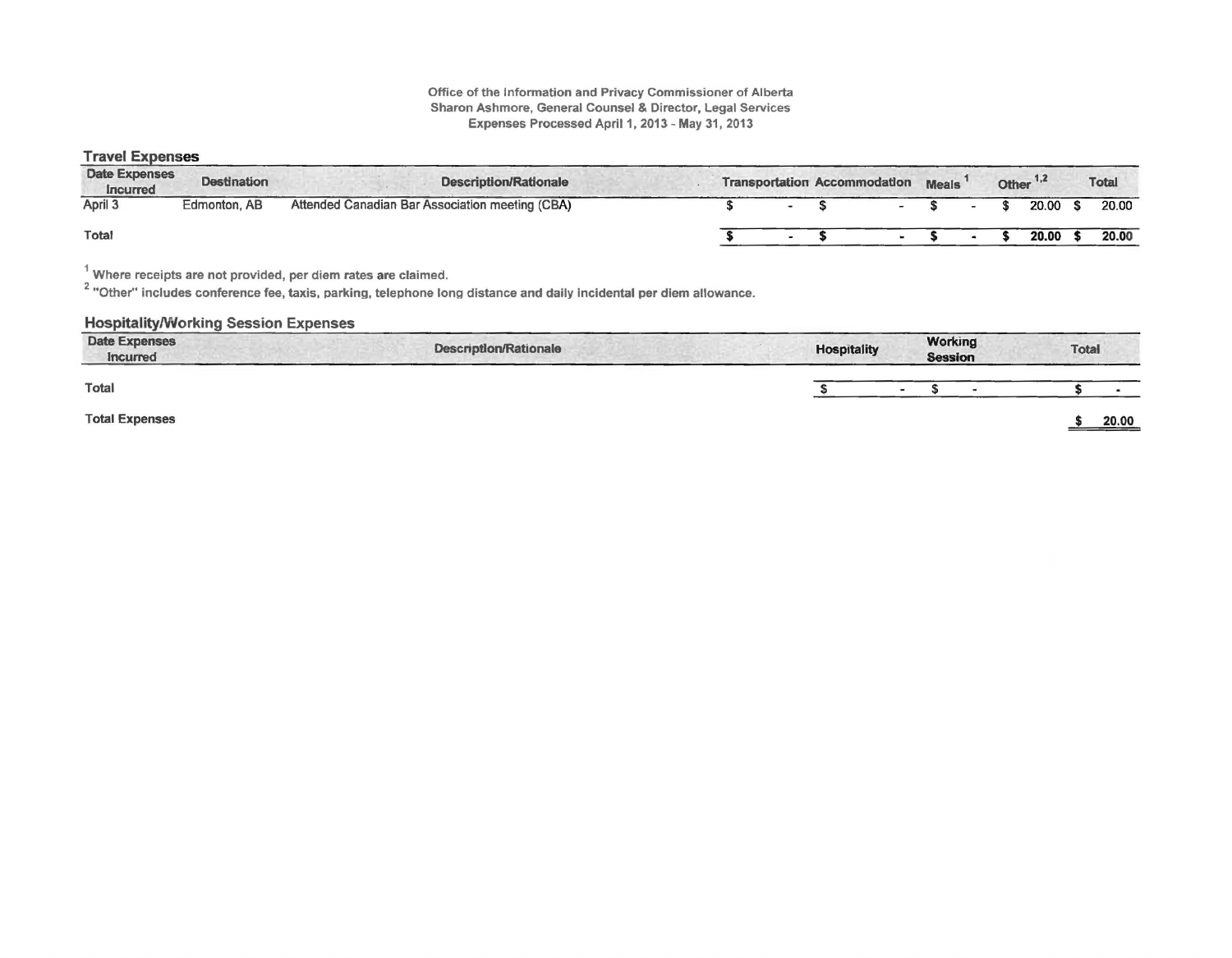hew yes



 $13$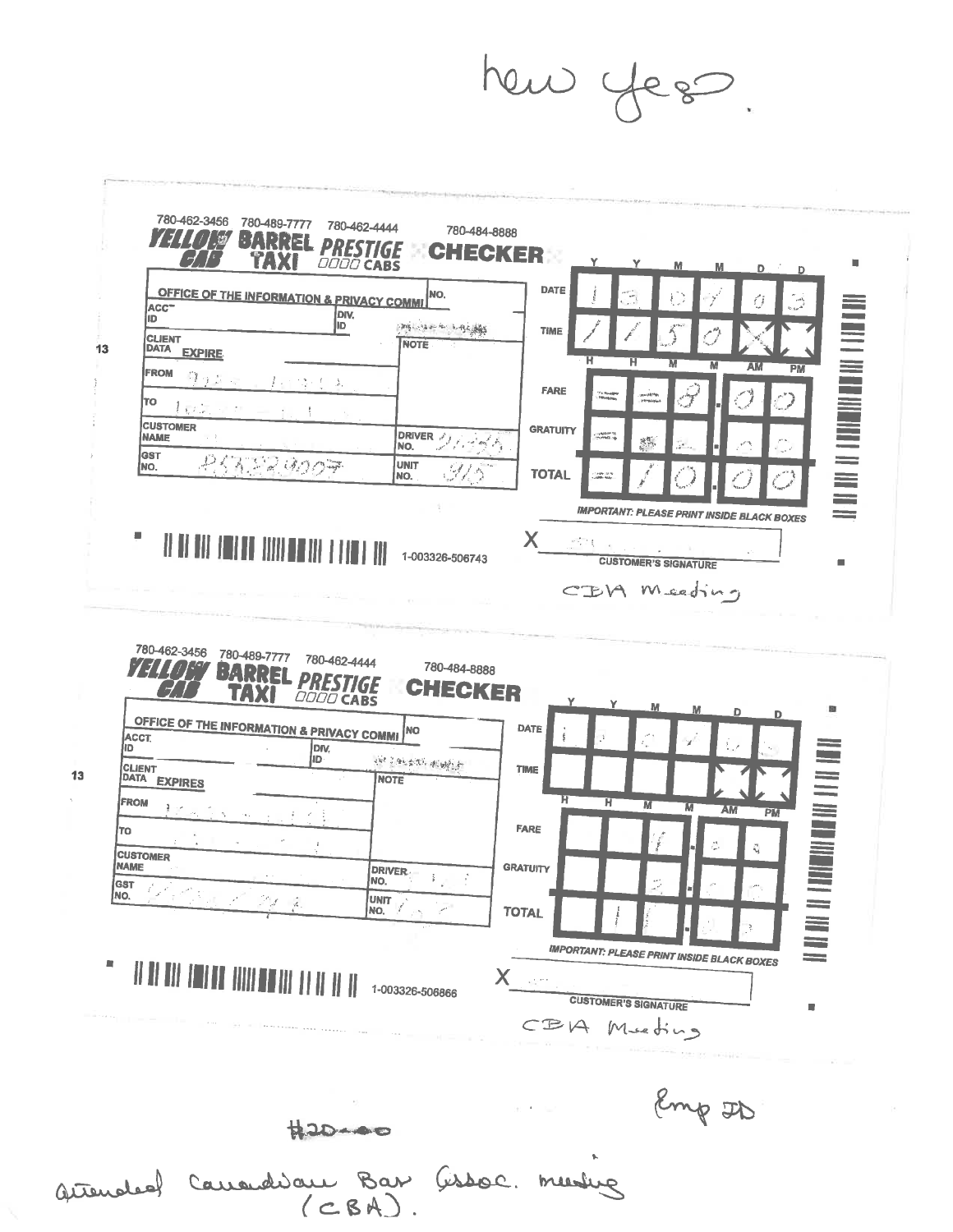# Travel Expenses

| <b>Date Expenses</b><br><b>Incurred</b> | <b>Destination</b>               | <b>Description/Rationale</b>                                                                                                            |  | <b>Transportation Accommodation</b> |        | <b>Meals</b> |  | Other $1,2$             | Total                   |
|-----------------------------------------|----------------------------------|-----------------------------------------------------------------------------------------------------------------------------------------|--|-------------------------------------|--------|--------------|--|-------------------------|-------------------------|
| Sept 17<br>Sept 27<br>Oct 04            | Edmonton<br>Edmonton<br>Edmonton | Attended Canadian Bar Association meeting (CBA)<br>Attended Canadian Bar Association meeting (CBA)<br>Attended Constitutional Symposium |  |                                     | $\sim$ |              |  | 20.38<br>19.04<br>25.71 | 20.38<br>19.04<br>25.71 |
| Total                                   |                                  |                                                                                                                                         |  |                                     |        |              |  | 65.13                   | 65.13                   |

<sup>1</sup> Where receipts are not provided, per diem rates are claimed.<br><sup>2</sup> "Other" includes conference fee, taxis, parking, telephone long distance and daily incidental per diem allowance.

#### Hospitality/Working Session Expenses

| <b>Date Expenses</b><br>Incurred | Description/Rationale | <b>Hospitality</b> | Working<br>Session | Total |
|----------------------------------|-----------------------|--------------------|--------------------|-------|
| Total                            |                       |                    |                    |       |
| <b>Total Expenses</b>            |                       |                    |                    | 65.13 |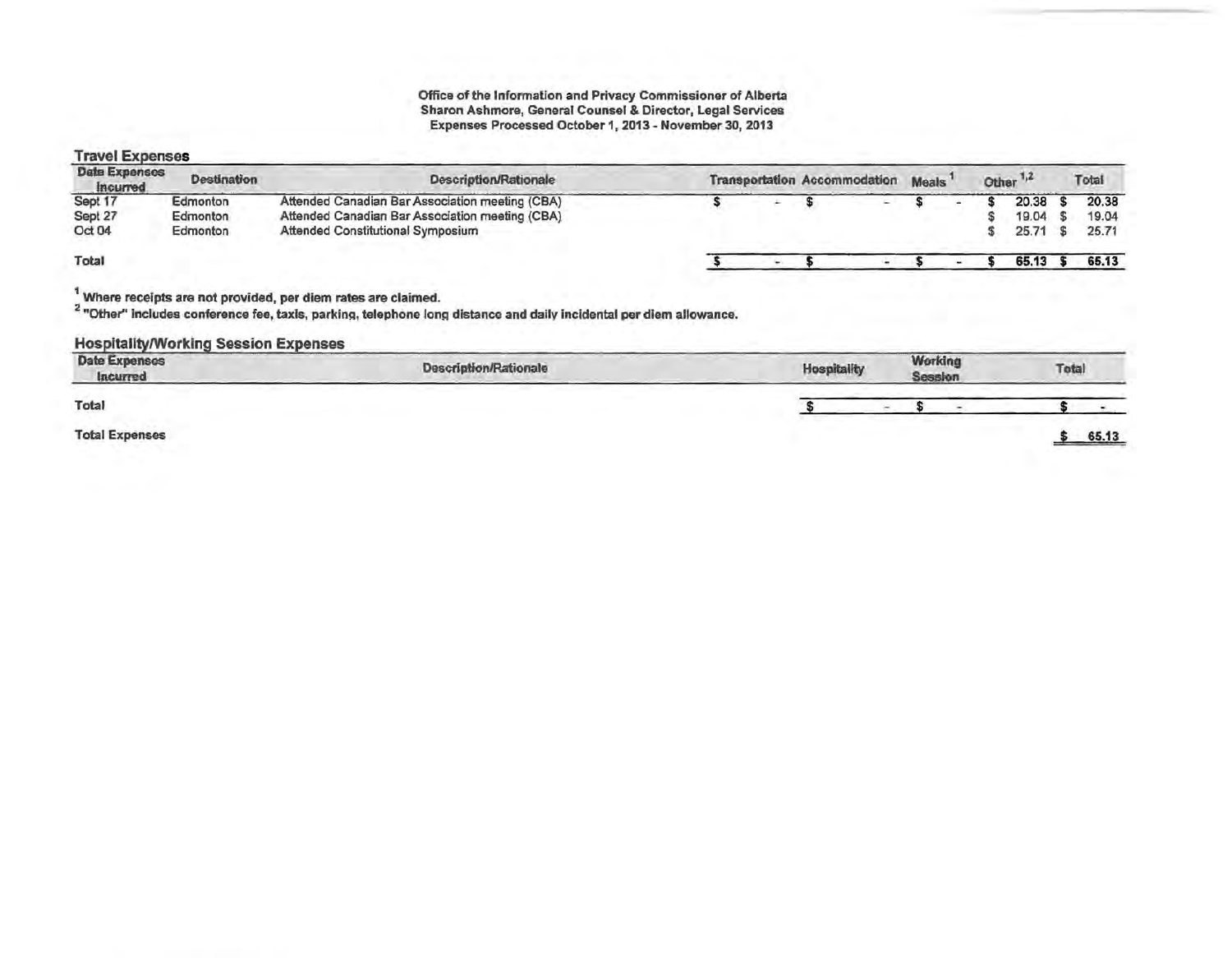

廖 DATE Û NO. 33265070 OFFICE OF THE INFORMATION & PRIVACY COMMI ACCT<br>ID DIV.<br>IDY TIME **《海生和·安·安·** CLIENT<br>DATA EXPIRES 26/09/13 **NOTE** AM PM  $\overline{\mathsf{M}}$ π π  $\overline{\mathbf{M}}$ FROM  $\mathcal{C}^{\leftarrow}$  . FARE TO  $\mathcal{A}^{\rm eff}_{\rm eff}$ **GRATUITY CUSTOMER DRIVER** NO. **NAME** E<br>E UNIT<sub>C</sub> GST ECLASSETL **TOTAL** NO. **IMPORTANT: PLEASE PRINT INSIDE BLACK BOXES** X

1-003326-507023

*IT BY GLY THREE GR. TITTE HE IT I METHOD. THE* 

 $\sim$  3

 $13$ 

**ART** 

**CUSTOMER'S SIGNATURE** CBA Mesoing

accended cauadian Bar Association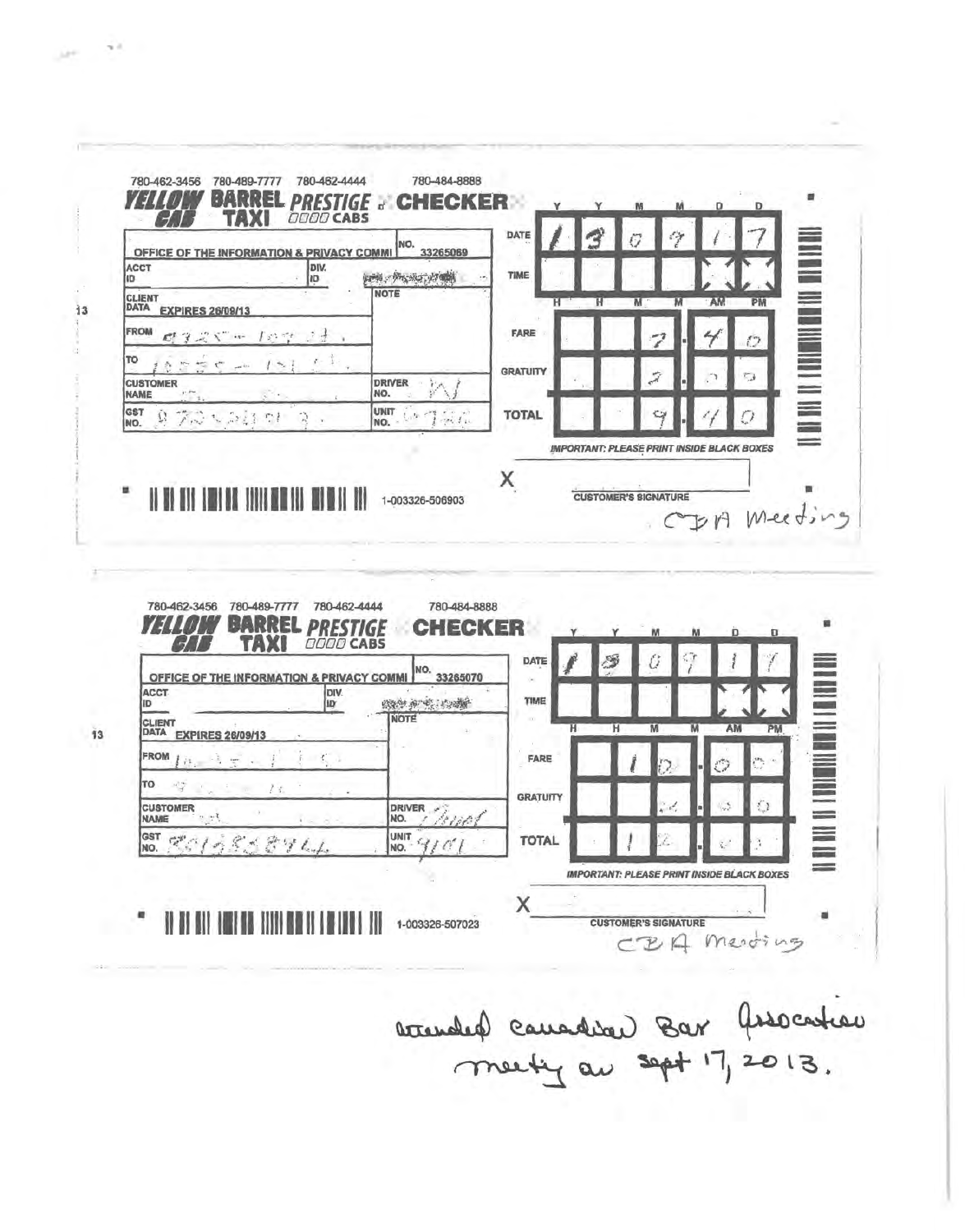

 $619.04$ 

accurded canadian Bar Jordinal

13

 $\epsilon_{\rm c}$  .

 $\mathbb{C}$  .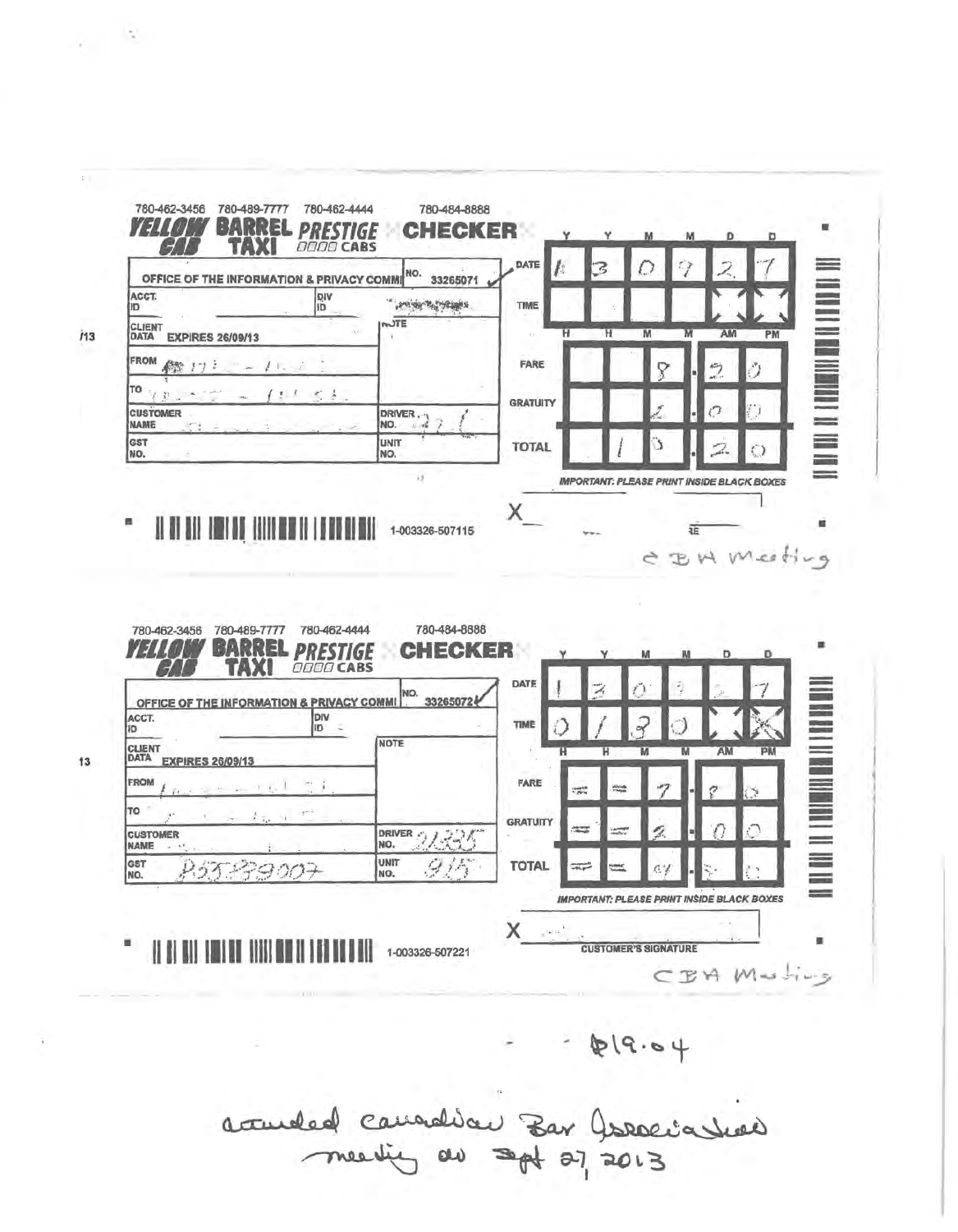| OFFICE OF THE INFORMATION & PRIVACY COMM                                                                              | <i>0000</i> CABS                                    | NO.<br>33265074                | DATE                           |                                                   |         |    |                                                                                                                                                                                                                                |
|-----------------------------------------------------------------------------------------------------------------------|-----------------------------------------------------|--------------------------------|--------------------------------|---------------------------------------------------|---------|----|--------------------------------------------------------------------------------------------------------------------------------------------------------------------------------------------------------------------------------|
| ACCT.<br>10                                                                                                           | DIV.<br>1D                                          |                                | TIME                           |                                                   |         |    |                                                                                                                                                                                                                                |
| <b>CLIENT</b><br>DATA<br><b>EXPIRES 26/09/13</b>                                                                      | <b>NOTE</b>                                         |                                |                                | н<br>М                                            | AM      | PM | 【1】 【1】 】 【1】 】 【1】 】 【1】 】 【1】 】 【1】 】 【1】 】 【1】 】 【1】 】 【1】 】 【1】 】 【1】 】 【1】 【                                                                                                                                              |
| FROM<br>$\frac{1}{2}$<br>$1 - 1$                                                                                      |                                                     |                                | <b>FARE</b>                    |                                                   |         |    |                                                                                                                                                                                                                                |
| TO                                                                                                                    |                                                     |                                |                                |                                                   |         |    |                                                                                                                                                                                                                                |
| <b>CUSTOMER</b><br><b>NAME</b>                                                                                        | <b>DRIVER</b><br>NO.                                | Κ                              | <b>GRATUITY</b>                |                                                   |         |    |                                                                                                                                                                                                                                |
| GST<br>9057062<br>INO.                                                                                                | <b>UNIT</b>                                         | <b>NO. 770</b>                 | <b>TOTAL</b>                   |                                                   |         |    |                                                                                                                                                                                                                                |
|                                                                                                                       |                                                     |                                |                                | <b>IMPORTANT: PLEASE PRINT INSIDE BLACK BOXES</b> |         |    |                                                                                                                                                                                                                                |
|                                                                                                                       |                                                     |                                |                                |                                                   |         |    |                                                                                                                                                                                                                                |
| 780-462-3456<br>780-489-7777<br>Ы<br>р                                                                                | 780-462-444                                         | 780-484-8888<br>ER<br>CK.<br>E | Constitutional Symposium       |                                                   | Ð       | D  | 雛                                                                                                                                                                                                                              |
| OFFICE OF THE INFORMATION & PRIVACY COMM                                                                              | <b>OO CABS</b><br>DIV.<br><b>ID</b><br><b>INUTE</b> | NO.<br>3326507                 | DATE<br>TIME                   |                                                   |         |    |                                                                                                                                                                                                                                |
| <b>EXPIRES 26/09/13</b>                                                                                               |                                                     |                                | н                              | н<br>M                                            | AM<br>M | PM |                                                                                                                                                                                                                                |
| 10.3                                                                                                                  |                                                     |                                | <b>FARE</b>                    |                                                   | ŀ.      |    |                                                                                                                                                                                                                                |
| Ħ<br>$\lambda$<br>$\sim$                                                                                              | $\mathbb{R}^2$<br>DRIVER <sub>17</sub>              | 1.520                          | <b>GRATUITY</b>                |                                                   | C       | Э  | Maria de la comunicación de la comunicación de la comunicación de la comunicación de la comunicación de la comunicación de la comunicación de la comunicación de la comunicación de la comunicación de la comunicación de la c |
| ACCT.<br>ID.<br><b>CLIENT</b><br>DATA<br>FROM Carried<br>ΤО<br><b>CUSTOMER</b><br><b>NAME</b><br>$\frac{1}{2}$<br>GST | NO.                                                 |                                | <b>TOTAL</b>                   |                                                   |         |    |                                                                                                                                                                                                                                |
| NO.                                                                                                                   |                                                     | UNIT - / / 1.3                 |                                | <b>IMPORTANT: PLEASE PRINT INSIDE BLACK BOXES</b> |         |    | E                                                                                                                                                                                                                              |
|                                                                                                                       |                                                     | 1-003326-507337                | X.<br>Constitutional Jymposium | <b>UDSTUMER &amp; SIGNATURE</b>                   |         |    |                                                                                                                                                                                                                                |
|                                                                                                                       | admoted constitutional symposium                    |                                |                                |                                                   |         |    |                                                                                                                                                                                                                                |

73

 $+1$ 

-----------------

 $\frac{1}{113}$ 

 $\mathcal{G}^{(n)}$  ,  $\mathcal{G}^{(n)}$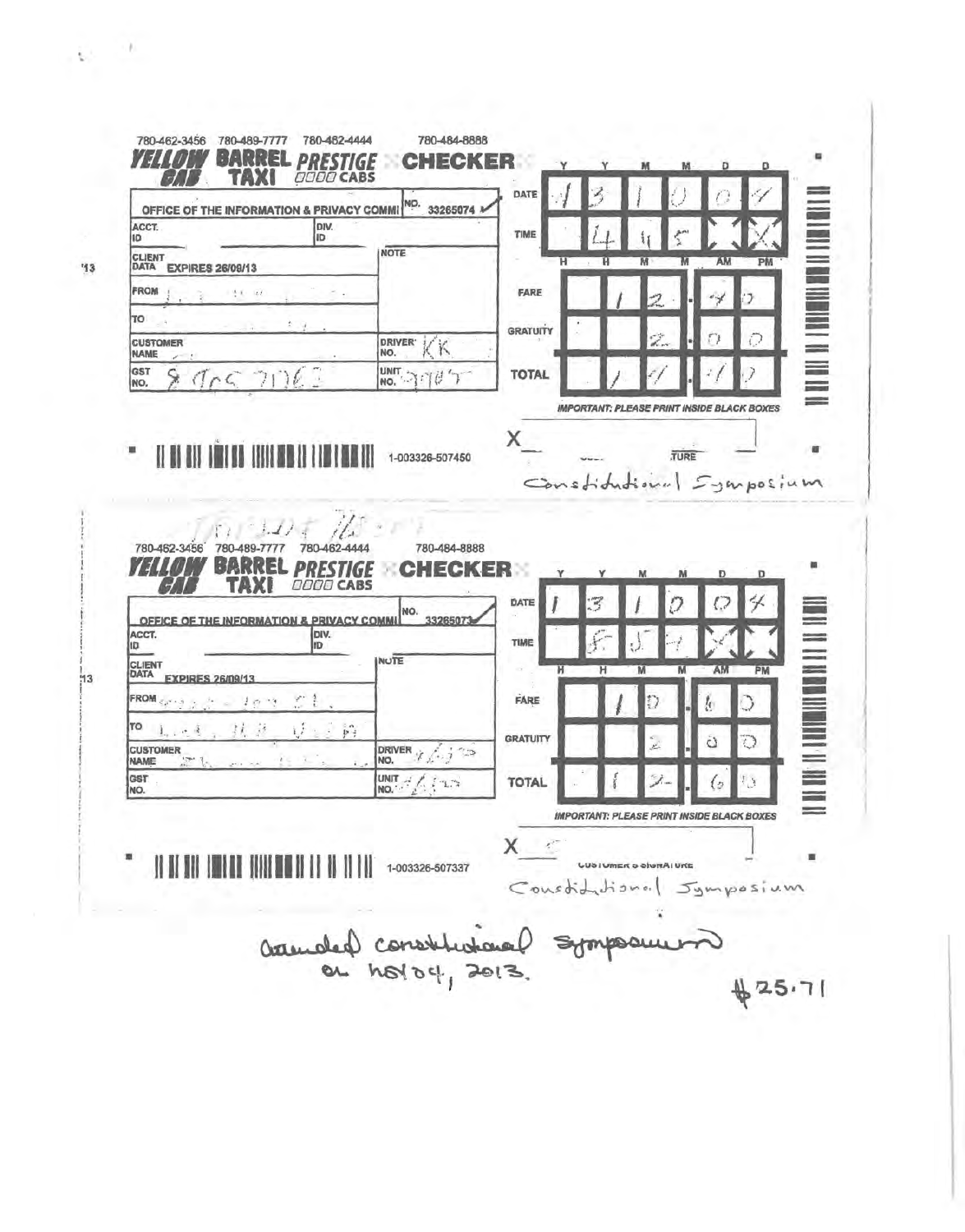## Travel Expenses

·"·

| Date Expenses<br>Incurred | <b>Destination</b>   | Description/Rationale                                                                              |  | <b>Transportation Accommodation</b> | Meals <sup>'</sup> |  | Other <sup>1,2</sup> | Total          |
|---------------------------|----------------------|----------------------------------------------------------------------------------------------------|--|-------------------------------------|--------------------|--|----------------------|----------------|
| Oct 13<br><b>Nov 26</b>   | Edmonton<br>Edmonton | Attended Canadian Bar Association meeting (CBA)<br>Attended Canadian Bar Association meeting (CBA) |  |                                     |                    |  | 19.62<br>18.86       | 19.62<br>18.86 |
| Total                     |                      |                                                                                                    |  |                                     |                    |  | 38.48                | 38.48          |

 $\frac{1}{2}$  Where receipts are not provided, per diem rates are claimed.<br><sup>2</sup> "Other" includes conference fee, taxis, parking, telephone long distance and daily Incidental per diem allowance.

# Hospitality/Working Session Expenses

| <b>Date Expenses</b><br>Incurred | <b>Description/Rationale</b> | <b>Hospitality</b> | Working<br>Session | Total                              |
|----------------------------------|------------------------------|--------------------|--------------------|------------------------------------|
| Total                            | <b><i>Constraint</i></b>     |                    |                    |                                    |
| <b>Total Expenses</b>            |                              |                    |                    | 38.48<br>the state of the state of |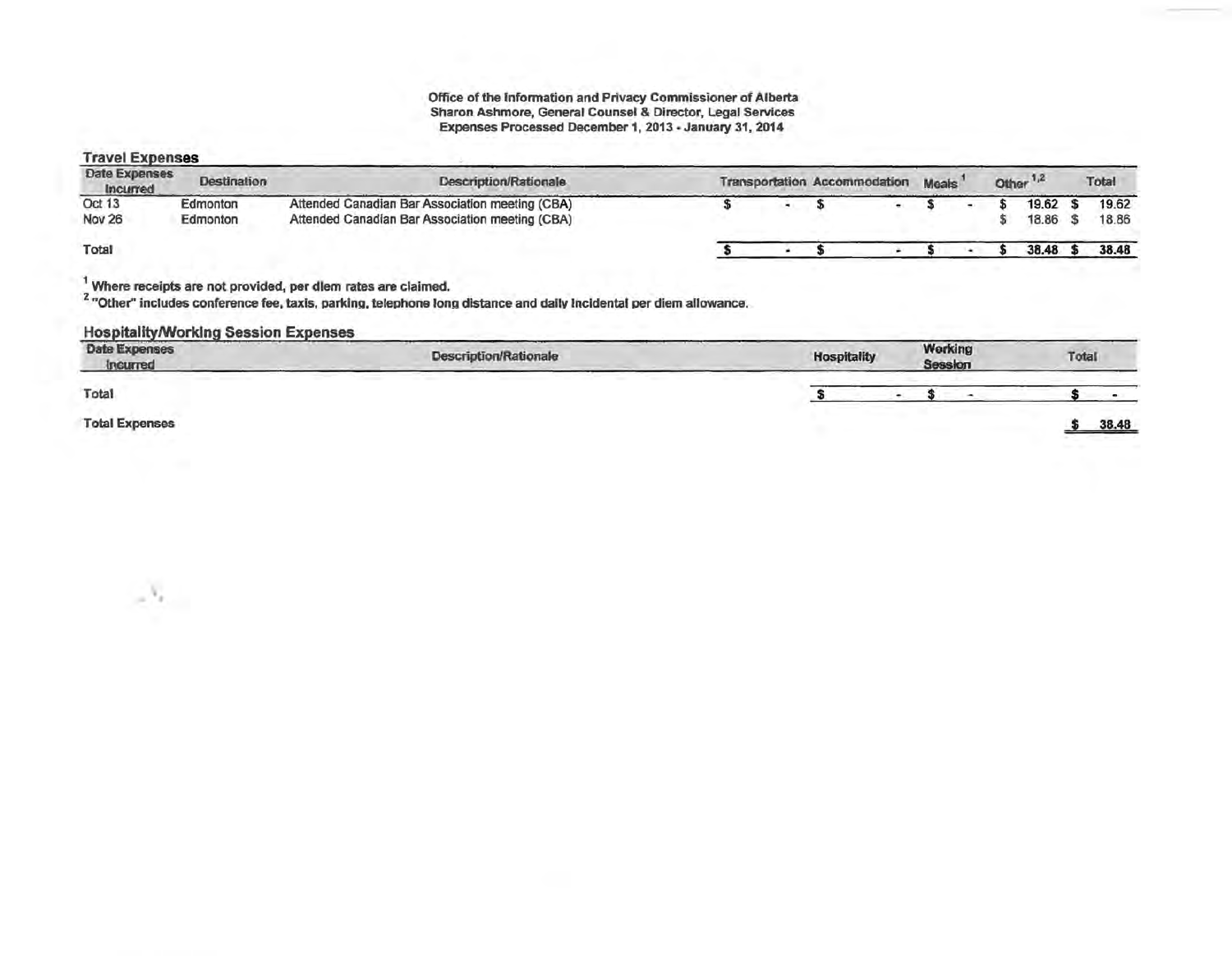

10135 - 31 AVENUE EDMONTON, ALBERTA TAN 1C<sub>2</sub>

GREATER EDMONTON TAXI SERVICE GROUP INC. O/A:<br>YELLOW CAB, BARREL TAXI, PRESTIGE CABS, CHECKER<br>INQUIRES: [780] 465-8500

PLEASE REVIEW INVOICE - DISPUTES 30 DAYS AFTER INVOICE DATE WILL NOT BE ACCEPTED.

**AUDREY PALMER** OFFICE OF THE INFORMATION & PRIVACY 410 9925 - 109 STREET **EDMONTON Alberta T5K 2J8** 

Invoice ID 2892-024

**Invoice Date** 2013-11-30

**Account ID** 

court are and approve the collection OFFICE OF THE INFORMATION & PRIVACY COMMISSIONER \*\* : Officer Approval Origidal Bigmed by Expenditure Officer  $\mathbb{R}^n$ O Your Current Charges Vendor # Payment Amount Fares Before GST \$67.99 GST (Charged By Meter) \$3.41 **Total Fares (Meter)** \$71.40  $($ \$3.4 **GST Refund Total Fares**  $$67.5;$ **Admin Fees** DU. Vour Current Balance **Client Expenses** \$0.00 **GST** \$0.00 Your Previous Balance \$92.18 Other \$0.00 Payments  $($92.18)$  [1] **Total Fees & Expent.** \$0.00 Late Charges \$0.00 **Current Invoice Total** \$67.99 **Current Invoice Total** \$67.99 **Total Amount Due** \$67.99

**DODO CABS** 

Current Invoice GST Total \$0.00 [#100403070]

#### How To Pay Your Invoice

NET 30 DAYS

Please remit payment to: Greater Edmonton Taxi Service Inc. 10135 31 Avenue Edmonton, AB T6N 1C2

Please include Account ID & Invoice ID with payment.

#### Want Your Invoice By Email?

For instant email delivery of your invoice sach period, email your Account ID and email address(es) to accrec@edmtaxl.com. Questions?

Visit www.edmontontaxlservicegroup.com or call: 780-465-8533.

New Billing System! Not only does our new billing system make more accurate, fast, and easy-to-use Invoices, but it also has full online reporting and it can continually keep you notified through email!

disclose

**VELLORY BARREL PRESTIGE** CHECKER TAXI **INNER CABS** CAF .

Greater Edmonton Taxi Service Group Inc. 10135 - 31 Avenue, Edmonton, Alberta T6N 1C2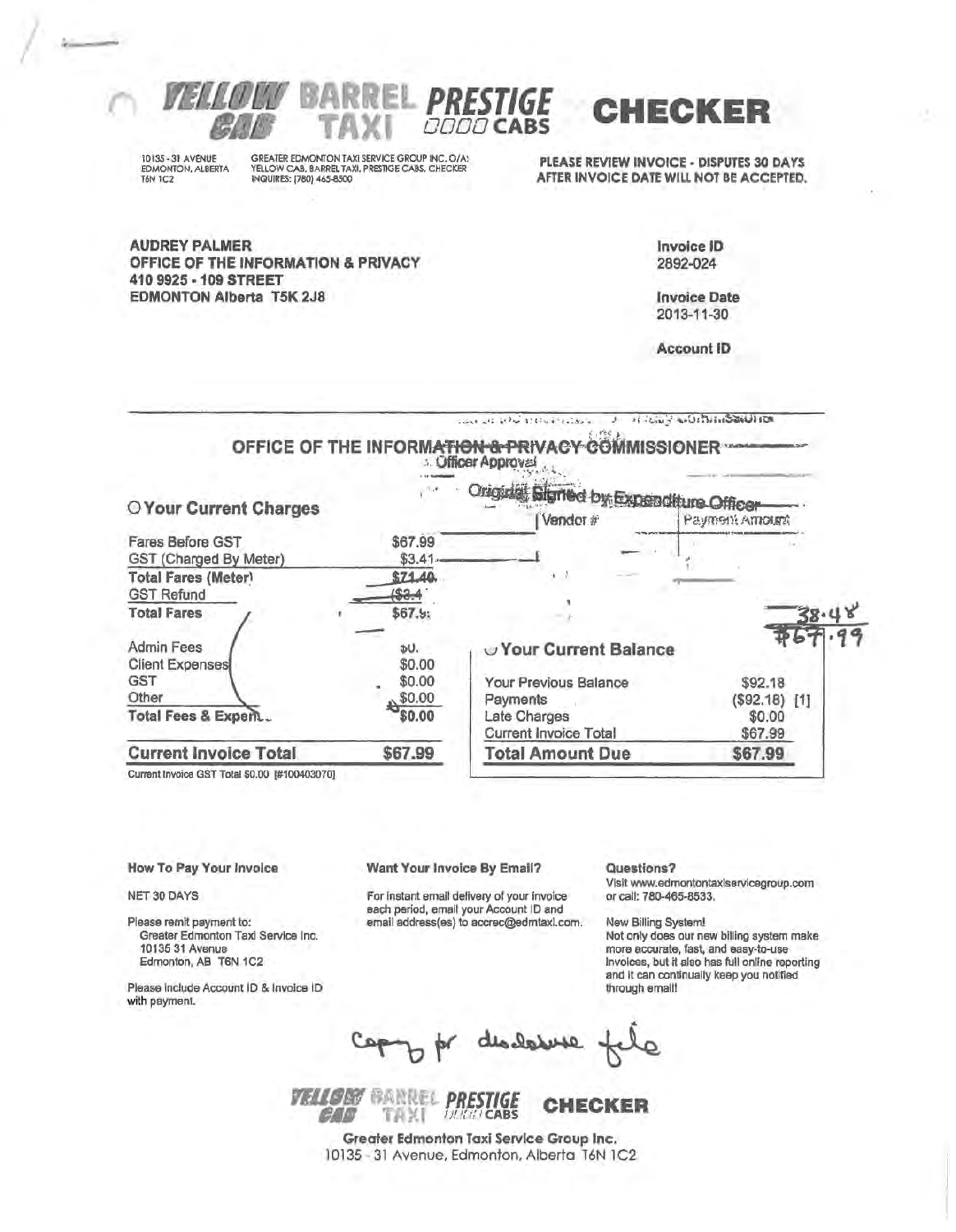| OFFICE OF THE INFORMATION & PRIVACY COMMI                                           | NO.<br>33265076                                                      | DATE                    |   |        | $\widehat{\mathfrak{g}_{\mathcal{P}}}$            |                               |
|-------------------------------------------------------------------------------------|----------------------------------------------------------------------|-------------------------|---|--------|---------------------------------------------------|-------------------------------|
| ACCT.<br><b>ID</b>                                                                  | DIV<br><b>ID</b>                                                     | TIME                    |   |        |                                                   |                               |
| CLIENT<br><b>DATA</b><br><b>EXPIRES 26/09/13</b>                                    | <b>NOTE</b>                                                          | $\overline{\mathsf{H}}$ | Ή | M<br>M | AM                                                | PM                            |
| <b>FROM</b><br>$2 - 2$                                                              |                                                                      | FARE                    |   |        | Ģ                                                 |                               |
| TO                                                                                  |                                                                      | <b>GRATUITY</b>         |   |        |                                                   |                               |
| <b>CUSTOMER</b><br><b>NAME</b>                                                      | <b>DRIVER</b><br>$\frac{1}{\ell}$<br>NO.                             |                         |   |        |                                                   |                               |
| GST<br>NO.                                                                          | <b>UNIT</b><br>Þ<br>ŷ<br>Î<br>NO.                                    | <b>TOTAL</b>            |   |        |                                                   |                               |
|                                                                                     |                                                                      |                         |   |        | <b>IMPORTANT: PLEASE PRINT INSIDE BLACK BOXES</b> |                               |
|                                                                                     | 1-003326-507610                                                      | <b>XOriginal Signed</b> |   |        | CBA Meeting                                       | by Employee                   |
| 780-462-3456<br>780-489-7777<br>B<br>Р                                              | 780-462-4444<br>780-484-8888<br>ECKER<br><b>DODO CABS</b>            |                         | Y | м      | D                                                 | ٠<br>D                        |
| OFFICE OF THE INFORMATION & PRIVACY COMM                                            | NO.<br>33265075                                                      | DATE                    |   |        |                                                   |                               |
|                                                                                     | DIV<br>ID                                                            | TIME                    |   |        |                                                   |                               |
| <b>EXPIRES 26/09/13</b>                                                             | <b>NOTE</b>                                                          | ਸ                       | π | W<br>M | AM                                                | PM                            |
|                                                                                     |                                                                      | FARE                    |   |        | ť.                                                |                               |
|                                                                                     |                                                                      |                         |   |        |                                                   |                               |
| ACCT<br>ID<br><b>CLIENT</b><br>DATA<br>FROM<br>TO<br><b>CUSTOMER</b><br><b>NAME</b> | <b>DRIVER</b><br>$\mathcal{H}_{\mathcal{T}}$<br>NO.<br>$\mathcal{L}$ | <b>GRATUITY</b>         |   |        |                                                   | n                             |
| GST<br>NO.                                                                          | <b>LINIT</b><br>NO.                                                  | <b>TOTAL</b>            |   |        | 啃                                                 | <b>THE REAL PROPERTY OF A</b> |

'13

13

 $\sim 10^{-10}$ 

 $419.62$